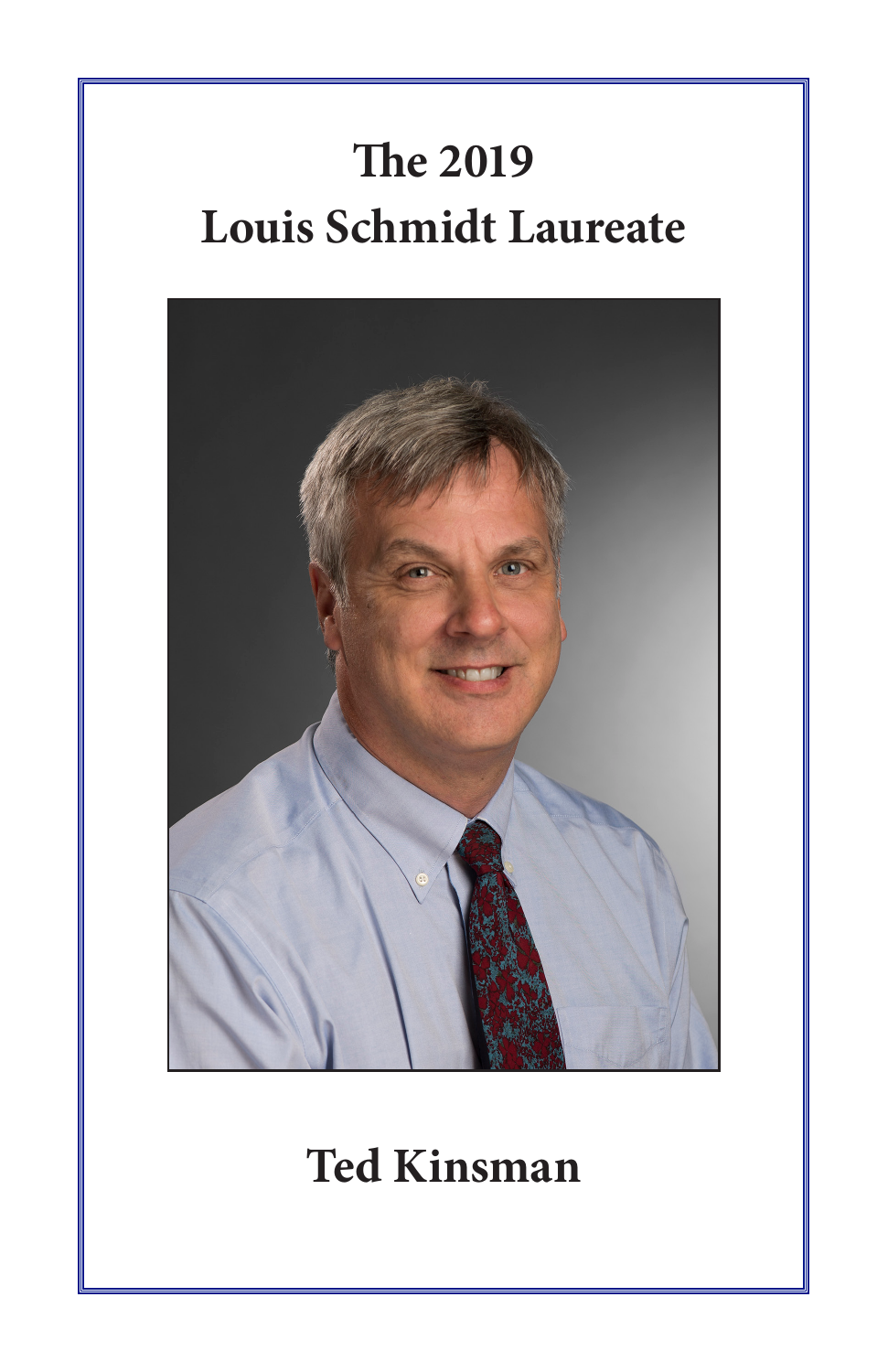## **The Louis Schmidt Award**

This Award – the highest given in the BCA – is named for our second President. It is awarded annually for outstanding contributions to the progress of biological communications. The selection of the recipient each year is made by a committee composed of the nine most recent winners. This selection is subject to the approval of the Executive Board.

Mr. Schmidt was in charge of photography at the Rockefeller Institute in New York City and was a founding member of the BPA (Biological Photographic Association, later to be renamed the BioCommunications Association) in 1931. He had an abiding interest in sharing his photographic knowledge with his students and in promoting the highest technical standards in our association.

In 1943, on the occasion of his death, the BPA Journal commented, in many ways, the BPA is a monument to Louis Schmidt.

To give special distinction to the Award, those who receive it are known as Louis Schmidt Laureates.

The Louis Schmidt Award had its beginnings in photography in biology and medicine. With progress of communication technologies it has grown to recognize the expanded and expanding fields of communication.

This Award is an honor bestowed for outstanding contributions made during an extended career and over a period of time that still may be ongoing. The Louis Schmidt Award is presented for evidence of the four core criteria listed below:

- Recognition of outstanding contributions to the progress of communications within the life sciences
- Promotion of understanding and cooperation within the field of biocommunication
- Maintenance of ethical approach to professional relationships
- Willingness to freely share technical information

Symbols of the Louis Schmidt Award include an engraved BCA key with a diamond inset personalized with the Laureate's name. A framed certificate is also presented to the newly elected Laureate and one year custodianship of the BCA gold-headed cane, a traditional symbol in medicine of high achievement and honor.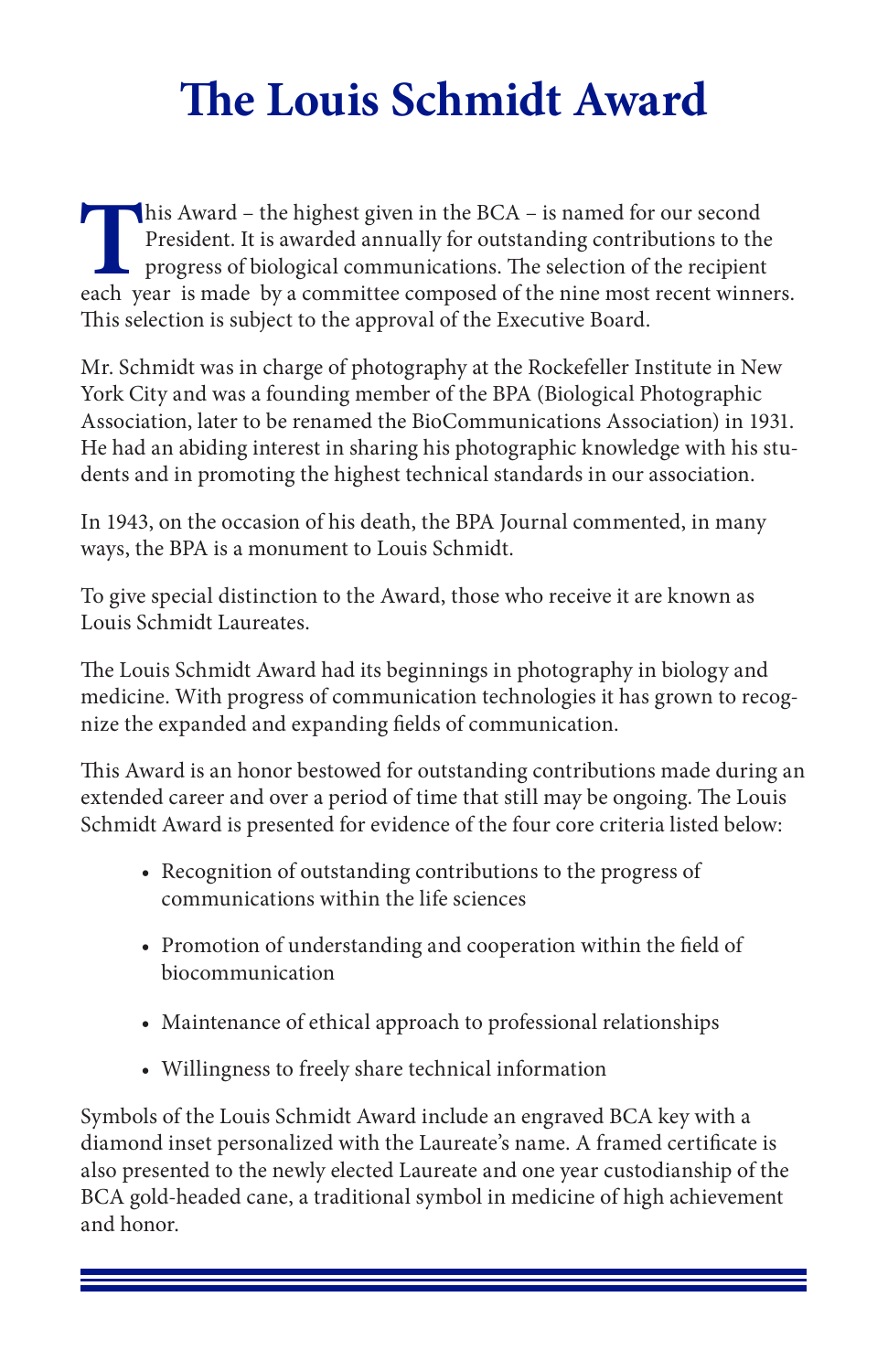## **Ted Kinsman 2019 Louis Schmidt Laureate**

The Louis Schmidt Committee of the BioCommunications Association is pleased to announce that Associate Professor Ted Kinsman is the 2019 Louis Schmidt Laureate. Ted Kinsman has a BS in Physics and a MS in Science Education. He worked as an optical engineer, a physicist, and a high school physics instructor before joining the teaching faculty at Rochester Institute of Technology. Ted was hired at RIT in 2013 in the Photographic Sciences department and teaches classes in high speed photography, photo instrumentation, and scanning electron microscopy as well as other technology and imaging related subjects. As a scientist, Kinsman's work focuses on using images to teach science related subjects and how to solve problems.

Kinsman's photographic work explores the boundaries of what is possible using technology to make photographs. His work has been featured in countless books, magazines and in many online publications. His work has appeared on The Discovery Channel, Crime Scene Investigations (CSI), The X-Files, South Park, The Tyra Banks Show, ABC, NBC, PBS, CBS and the British Broadcasting Corporation. Recently, he contributed work to The Frozen Planet series and James Cameron's Avatar movie. He is also a frequent author of "how to" articles and contributed a chapter for *Laboratory Imaging and Photography: Best Practices for Photomicrography and More Focal Press, 2016*.

The recipient of numerous awards, Kinsman won the 2015 National Science Foundation's Imaging Science Contest with an x-ray image of a turtle with eggs.

Kinsman's recent book *Cannabis: Marijuana Under the Microscope* / Schiffer Publishing 2018, shares his fresh and visually stunning photographs exploring the extraordinary beauty and diversity of the world's most controversial plant: Cannabis salvia. Cutting-edge scanning electron microscope images, combined with light micrographs and X-rays, are shared in this beautiful book exploring this plant and the intrigue surrounding it.

Applying physics to photography remains one of his specialties. Initially he started his imaging company to publish science books. Within a few years though, the focus changed to the production of high quality time-lapse films of flowers blooming. This footage was widely distributed and has appeared in thousands of commercials. In 1999 his work moved into the area of educational science photography. In this new initiative, scanning electron microscopy and radiography became the focus of his photography. More than 38 stock companies represent Ted's work both nationally and internationally. Numerous books and magazines including *Scientific American*, *Science News*, *New York Times*, and *National Geographic* routinely use his images.